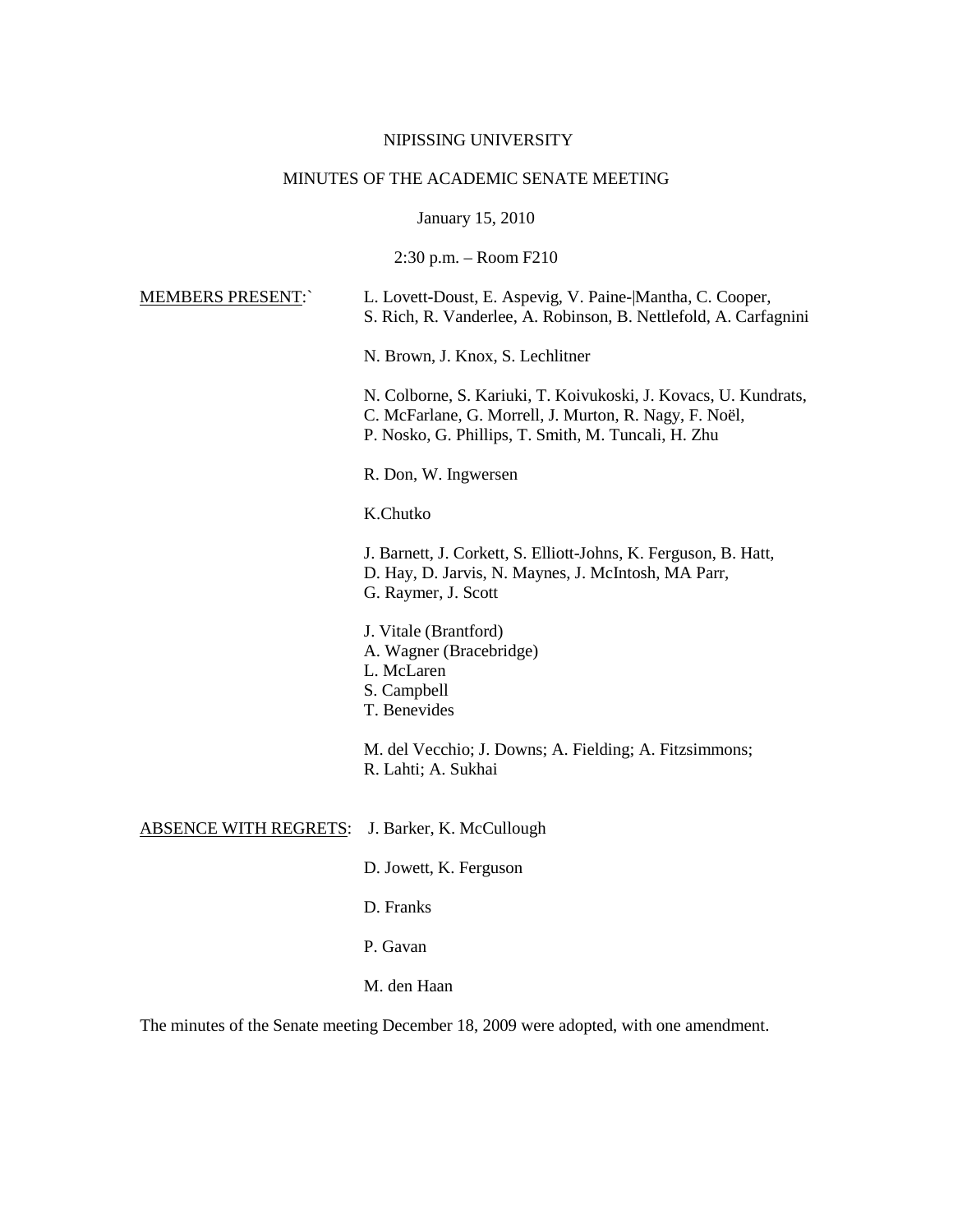# REPORTS OF STANDING COMMITTEES

Senate Executive Committee

MOTION 1: Moved by L. Lovett-Doust, seconded by C. McFarlane that the Report of the Senate Executive Committee dated January 7, 2010 be received. CARRIED

Academic Planning Committee

- MOTION 2: Moved by E. Aspevig, seconded by J. Knox that Senate receive the Report of the Academic Planning Committee dated December 11, 2009. CARRIED
- MOTION 3: Moved by E. Aspevig, seconded by R. Vanderlee that Senate give Stage 1 development approval to the Applied Health Studies Honours Single, as outlined. CARRIED
- MOTION 4: Moved by E. Aspevig, seconded by R.Vanderlee that Senate give Stage 1 development approval to the BSW Honours Single, as outlined. CARRIED

#### Undergraduate Studies Committee

### **November 24, 2009 Report:**

| <b>MOTION 5:</b> | Moved by C. Cooper, seconded by J. Scott that Senate receive the Report<br>of the Undergraduate Studies Committee dated November 24, 2009.<br><b>CARRIED</b>                                                                     |
|------------------|----------------------------------------------------------------------------------------------------------------------------------------------------------------------------------------------------------------------------------|
| MOTION 6:        | Moved by C. Cooper, seconded by R. Vanderlee that Senate approve the<br>addition of the 3 credit course, NURS4057 Special Topics in Nursing, to<br>the Bachelor of Science in Nursing curriculum, as outlined.<br><b>CARRIED</b> |

# **December 8, 2009 Report:**

MOTION 7: Moved by C. Cooper, seconded by C. McFarlane that Senate receive the Report of the Undergraduate Studies Committee dated December 8, 2009, as outlined. CARRIED

*Classics*

MOTION 8: Moved by C. Cooper, seconded by C. McFarlane that Senate approve the addition of CLAS4106 – Advanced Readings in Latin Prose Authors and CLAS4107 Advanced Readings in Latin Poetry, as outlined. CARRIED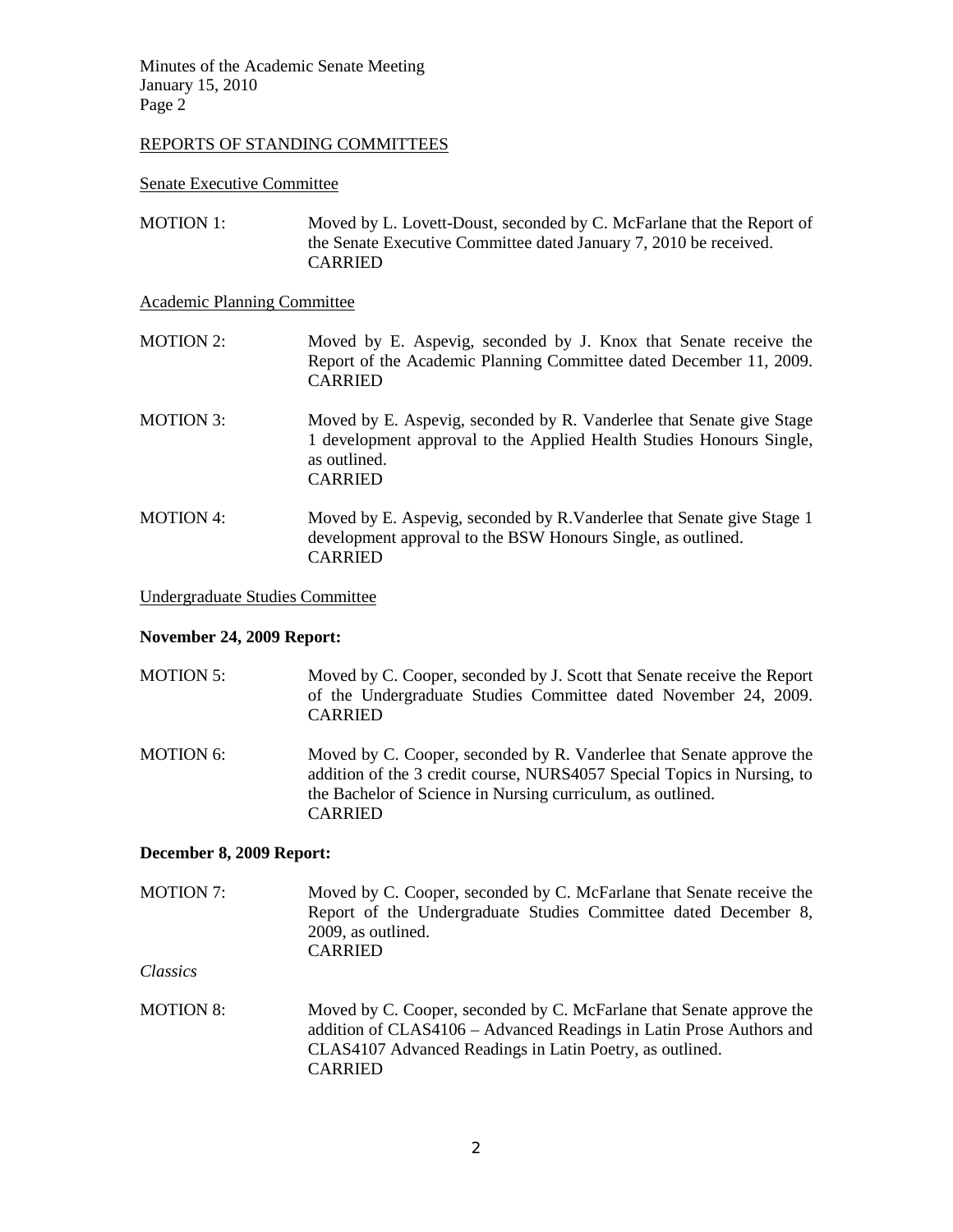MOTION 9: Moved by C. Cooper, seconded by C. McFarlane that Senate approve the deletion of CLAS4105 – Latin Honours Seminar: Latin Authors, as outlined. CARRIED

*Computer Science and Mathematics*

- MOTION 10: Moved by C. Cooper, seconded by M. Tuncali that Senate approve the addition of a one-hour tutorial for MATH1070 Fundamentals of Arithmetic for Teachers, as outlined. CARRIED
- MOTION 11: Moved by C. Cooper , seconded by M. Tuncali that Senate approve the creation of a New Certificate program in Game Design and Development, as outlined. CARRIED

*History*

- MOTION 12: Moved by C. Cooper, seconded by J. Murton that Senate approve the addition of HIST2275 – Environmental History: Canada and the World, as outlined. CARRIED
- MOTION 13: Moved by C. Cooper, seconded by J. Murton that Senate approve the deletion of HIST3275 – North American Environmental History, as outlined. CARRIED
- MOTION 14: Moved by C. Cooper, seconded by J. Murton that Senate approve the addition of HIST3937 – History of Sexuality in Western Societies II: Transformation of Modernity, as outlined. CARRIED

*Joint Certificate in Digital Humanities*

- MOTION 15: Moved by C. Cooper, seconded by G. Phillips that Senate give Stage 2 curriculum approval to the new Joint Certificate in Digital Humanities, as outlined. CARRIED
- MOTION 16: Moved by C. Cooper, seconded by S. Elliott-Johns that Senate approve the addition of DIGI4006 – Project in Digital Humanities, as outlined. CARRIED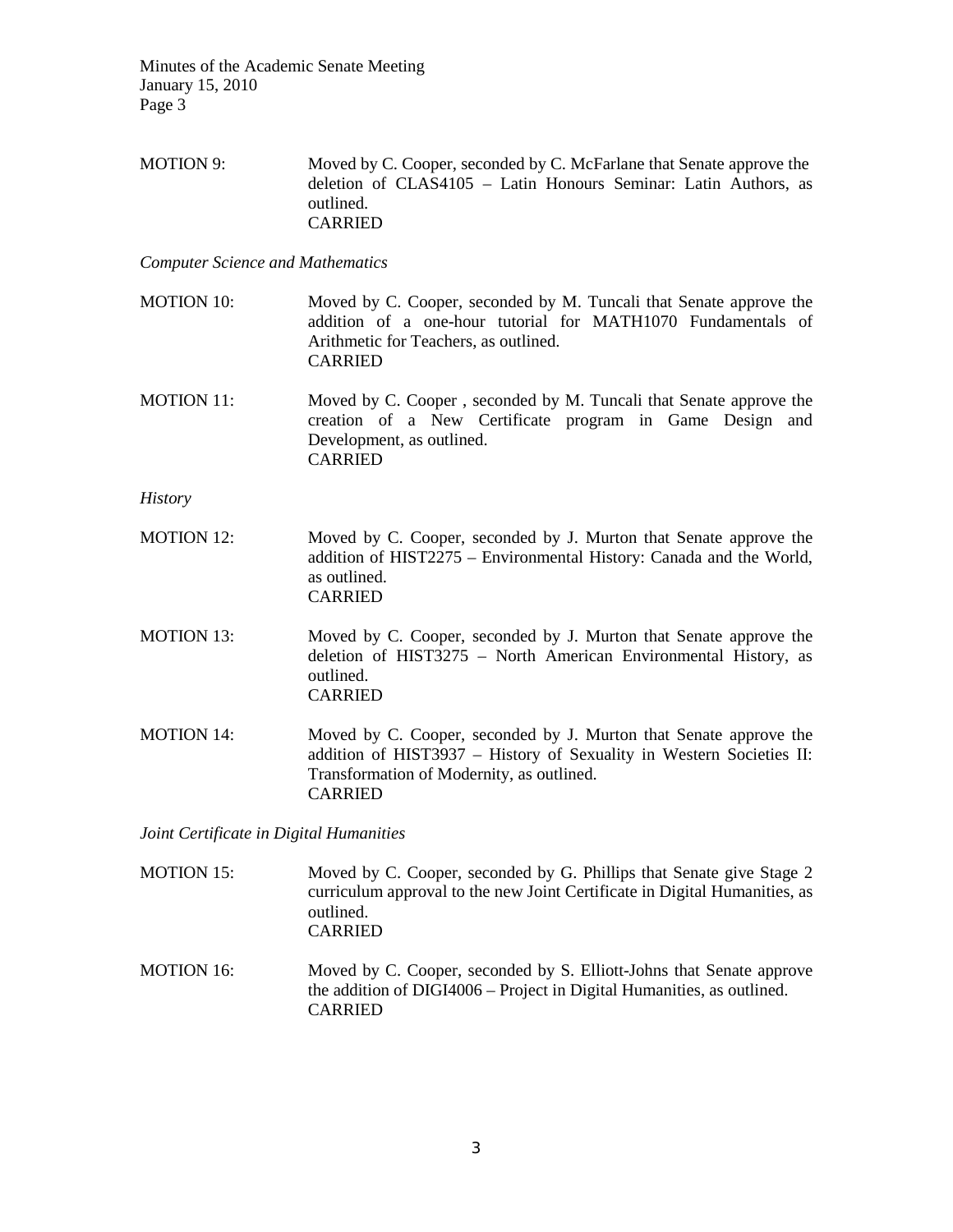# ELECTIONS

• Elect three (3) faculty representatives, one from each faculty, to serve on the Selection Committee for the Chancellor's Award for Excellence in Teaching and the Nipissing University Award for part-time teaching.

### **The following faculty representatives were acclaimed:**

- G. Morrell (Faculty of Arts & Science)
- K. Ferguson (Faculty of Education)
- N. Brown (Faculty of Applied & Professional Studies)

# REPORTS FROM OTHER BODIES

Senator Benevides from the Alumni Association announced that there will be a homecoming event from October 22-24, 2010. More details will follow.

### ANNOUNCEMENTS

The President welcomed Senators back to the New Year. The Strategic Plan is moving forward with more focus group meetings being held this past week and next, as well as on the weekend. She asked Senators to refer to her email which was sent to the University community, or to our web site. She stressed that, even if someone is not able to attend any of the sessions, they can email us their suggestions as well as their input to our mission, vision and values. The next phase of our Strategic Plan will be to identify strategic goals which can be started on and we will be asking for volunteers to move forward on this.

The President noted that today is the last day to do the Accessibility Training Module and the provincial government has mandated 100% compliance.

The President advised that she will be attending a nation-wide Aboriginal workshop this month and advised Senators that the next NUAC meeting will be held on Friday, February  $12<sup>th</sup>$ .

Senior Executive is monitoring student applications and was pleased to report that there is a slight increase in applications. However, the President noted that we must work together in attracting students to Nipissing. Recruitment is critical in order to have sustainability. The Vice President Academic and Research has been working on strategies. All creative ideas and suggestions are welcome.

The Vice-President Academic and Research was delighted to report that the following faculty have been awarded the Research Achievement Award: Dan Jarvis (Faculty of Education); Stephen Kariuki (Faculty of Arts & Science); Derek Neal (Faculty of Arts & Science); Katrina Srigley (Faculty of Arts & Science); and Andrew Weeks (Faculty of Arts & Science). Senator Aspevig noted that there were more outstanding people at Nipissing conducting research than there are awards which made the committee's work challenging.